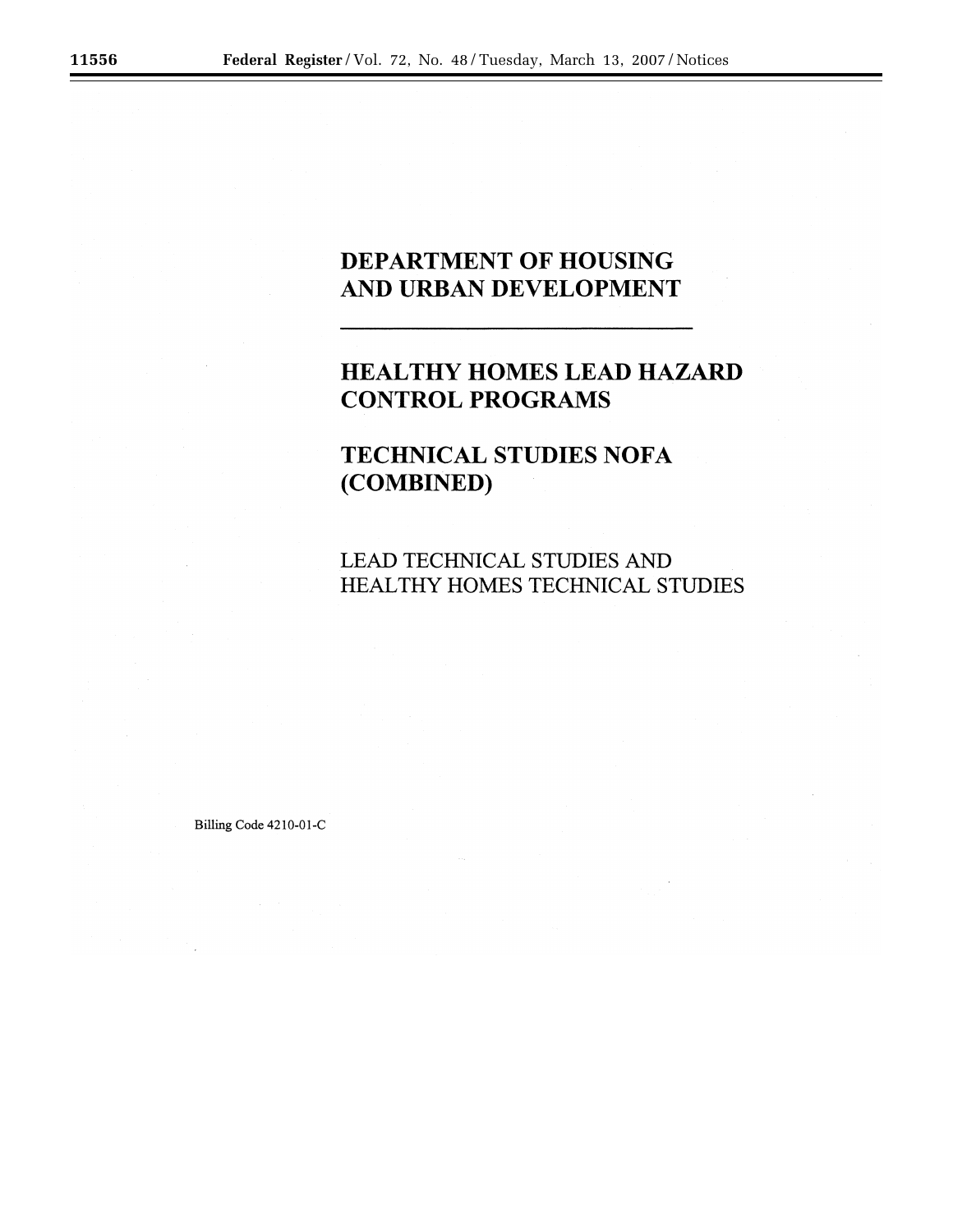# **Lead Technical Studies and Healthy Homes Technical Studies Programs**

# *Overview Information*

A. Federal Agency Name: Department of Housing and Urban Development, Office of Healthy Homes and Lead Hazard Control.

B. Funding Opportunity Title: Lead Technical Studies and Healthy Homes Technical Studies.

C. Announcement Type: Initial announcement.

D. Funding Opportunity Number: FR– 5100–N–25, OMB Paperwork Approval number is 2539–0015.

E. Catalog of Federal Domestic Assistance (CFDA) Numbers: 14.902, Lead Technical Studies Grant Program, and 14.906, Healthy Homes Technical Studies Grant Program.

F. Dates: The application deadline date is May 18, 2007. Applications must be received and validated by Grants.gov no later than 11:59:59 pm eastern time on the application deadline date. See Section IV of the General Section, regarding application submission procedures and timely filing requirements.

G. Additional Information:

1. *Purpose:* To fund technical studies to improve existing methods for detecting and controlling lead-based paint and other housing-related health and safety hazards, to develop new methods to detect and control these hazards, and to improve our knowledge of lead-based paint and other housingrelated health and safety hazards.

2. *Available funding:* HUD anticipates that approximately \$5.6 million will be available. Of this, approximately \$3.6 million is for Lead Technical Studies and approximately \$2.0 million is for Healthy Homes Technical Studies.

3. *Anticipated awards:* Approximately 4 to approximately 10 awards will be made for the Lead Technical Studies Program, ranging from approximately \$200,000 to a maximum of \$1 million each for the entire period of performance. The anticipated amounts and number of individual awards for the Healthy Homes Technical Studies Program will be approximately 2 to approximately 6 awards, ranging from approximately \$200,000 to a maximum of \$1million each for the entire period of performance.

4. *Type of awards:* Cooperative agreements, with substantial involvement of the government, will be awarded (see Paragraph II.C for a description of substantial involvement).

5. *Eligible applicants:* Academic, notfor-profit and for-profit institutions located in the U.S., state and units of general local government, and federally

recognized Native American tribes are eligible to apply. For-profit firms are not allowed to earn a fee (*i.e.*, make a profit from the project).

6. Cost sharing or ''matching'' is not required; however, applicant ''leveraging'' contributions are encouraged (see Section V.A.3.d).

7. There is no limit on the number of applications that each applicant may submit.

8. The applications for this NOFA can be found at *www.grants.gov.*: The General Section contains information on submission requirements and procedures. Please carefully review the General Section before reading the program section so that you understand the Grants.gov electronic application process.

### **Full Text of Announcement**

# **I. Funding Opportunity Description**

#### *A. Purpose of the Programs*

The overall goal of both the Lead and the Healthy Homes Technical Studies programs is to gain knowledge to improve the efficacy and costeffectiveness of methods for evaluation and control of lead-based paint and other housing related health and safety hazards. This also supports HUD's Strategic Goal to Strengthen Communities and the associated policy priority to Improve Our Nation's Communities by improving the environmental health and safety of families living in public and privately owned housing.

#### *B. Program Description*

HUD is funding studies to improve HUD's and the public's knowledge of lead-based paint hazards and other housing-related health and safety hazards, and to improve or develop new hazard assessment and control methods, with a focus on the key residential health and safety hazards. Key hazards are discussed in Appendix A of this NOFA. A list of references that serves as the basis for the information provided in this NOFA is provided as Appendix B to this NOFA. Both Appendix A and Appendix B of this NOFA can be found on HUD's Web site at *http:// www.grants.gov/applicants/ apply*\_*for*\_*grants.jsp.* 

#### 1. General Goals

## a. Lead Technical Studies

The overall goal of the Lead Technical Studies grant program is to gain knowledge to improve the efficacy and cost-effectiveness of methods for evaluation and control of residential lead-based paint hazards.

Through the Lead Technical Studies Program, HUD is working to fulfill the requirements of sections 1051 and 1052 of the Residential Lead-Based Paint Hazard Reduction Act of 1992 (Title X) (42 U.S.C. 4854 and 4854a) which directs HUD to conduct research on topics which include the development of ''improved methods for evaluating [and] reducing lead-based paint hazards in housing,'' among others.

Brief descriptions of active and previously funded lead technical studies projects can be found on HUD's Web site at *http://www.hud.gov/offices/ lead/techstudies/index.cfm.* Where appropriate, you are strongly encouraged to build your proposed study upon HUD-sponsored work that has been previously completed, in addition to other relevant research (i.e., that contained in government reports and in the published literature).

The results of the technical studies will be used in part to update HUD's *Guidelines for the Evaluation and Control of Lead-Based Paint Hazards in Housing (Guidelines).* For supporting references, including where to find the *Guidelines,* see Appendix B on HUD's Web site at *http://www.grants.gov/ applicants/apply*\_*for*\_*grants.jsp.* 

#### b. Healthy Homes Technical Studies

The overall goals and objectives of the Healthy Home Initiative (HHI), which includes the Healthy Homes Technical Studies Program and the Healthy Homes Demonstration Grant Program (see the Healthy Homes Demonstration Grant Program NOFA published in this SuperNOFA), are to:

(1) Mobilize public and private resources, involving cooperation among all levels of government, the private sector, grassroots community-based organizations, including faith-based organizations, and other non-profit organizations, to develop the most promising, cost-effective methods for identifying and controlling housingrelated hazards; and

(2) Build local capacity to operate sustainable programs that will continue to prevent, minimize, and control housing-related hazards in low- and very low-income residences when HUD funding is exhausted.

The HHI departs from the more traditional approach of attempting to correct one hazard at a time. HUD is interested in promoting approaches that are cost-effective and efficient and result in the reduction of health threats for the maximum number of residents and, in particular, low-income children.

In April 1999, HUD submitted a preliminary plan that described the HHI to Congress. The submission (Summary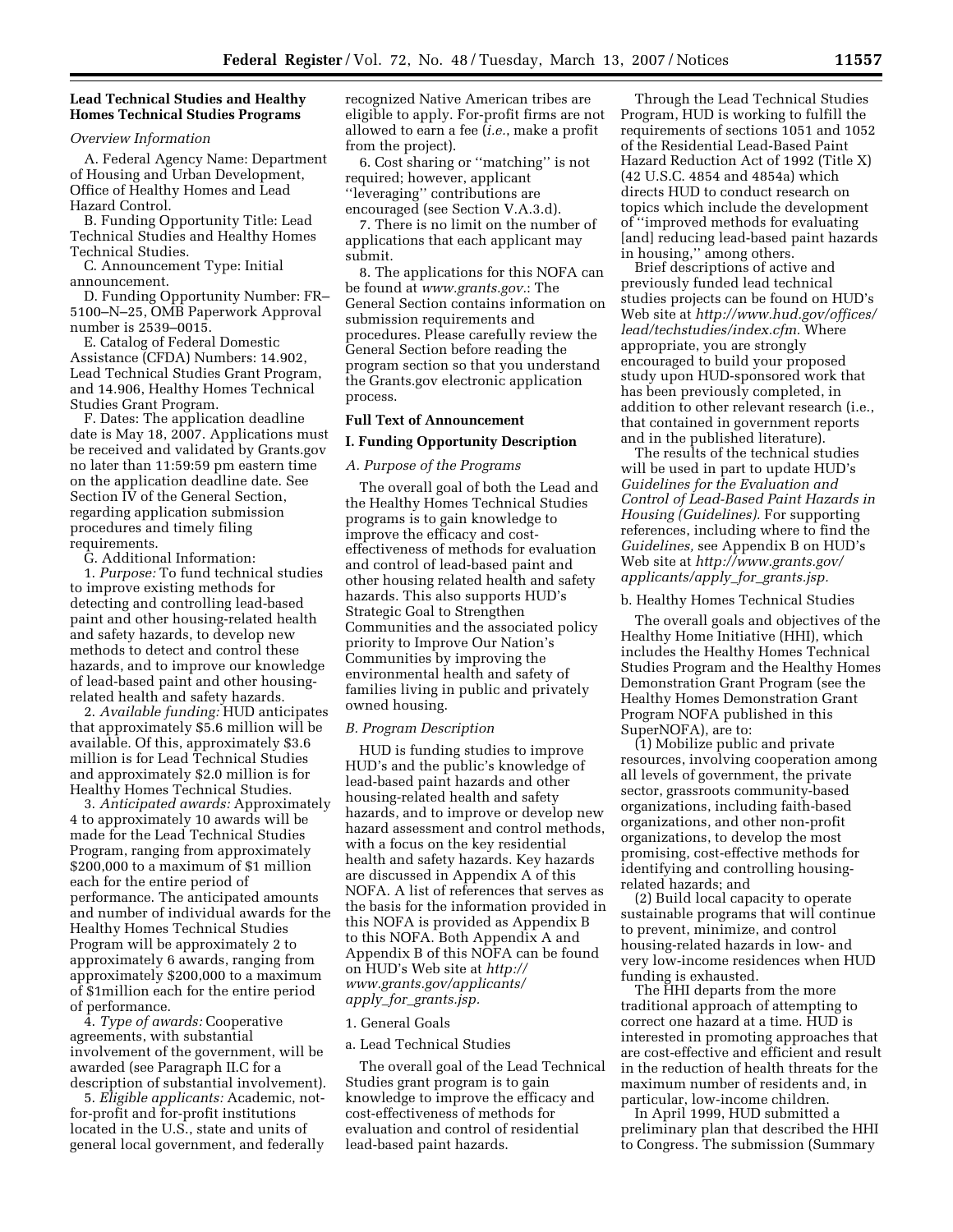and Full Report), and a description of the HHI are available on the HUD Web site at *http://www.hud.gov/offices/lead/ hhi/index.cfm.* 

In addition to deficiencies in basic housing facilities that may impact health, changes in the U.S. housing stock and more sophisticated epidemiological methods and biomedical research have led to the identification of new and often more subtle health hazards in the residential environment (e.g., asthma triggers). While such hazards will tend to be found disproportionately in housing that is substandard (e.g., structural problems, lack of adequate heat, poor maintenance, etc.), such housing-related environmental hazards may also exist in housing that is otherwise of good quality. Appendix A of this NOFA briefly describes the key housingassociated health and injury hazards HUD considers targets for intervention. HUD has also developed resource papers on a number of topics of importance under the HHI, including mold, environmental aspects of asthma, carbon monoxide, and unintentional injuries. These resource papers can be downloaded at *http://www.hud.gov/ offices/lead/hhi/hhiresources.cfm.* 

Brief descriptions of current and recently completed Healthy Homes Technical Studies projects and grantee contact information can be found on the HUD Web site at *http://www.hud.gov/ offices/lead/hhi/hhigranteeinfo.cfm.* 

# 2. Community Participation

HUD believes that it is important for researchers to incorporate some aspect of meaningful community participation in the development and implementation of studies that are conducted in communities and/or involve significant interaction with community residents. Community participation can improve study effectiveness in various ways, including the development of more appropriate research objectives, improving recruitment and retention of study participants, improving participants' involvement in and understanding of a study, improving ongoing communication between researchers and the affected community, and more effectively disseminating study findings. HUD encourages applicants to consider using a ''community based participatory research (CBPR)'' approach, where applicable, in study design and implementation. (See, e.g., the report published by the National Institute of Environmental Health Sciences titled ''Successful Models of Community-Based Participatory Research'' at: *http://www.niehs.nih.gov/translat/* 

*pubs.htm).* CBPR is characterized by substantial community input in all phases of a study (i.e., design, implementation, data interpretation, conclusions, and communication of results).

#### *C. Authority*

The Lead Technical Studies program is authorized under sections  $1011(g)(1)$ , 1011(o), and 1051–1053 of the Residential Lead-Based Paint Hazard Reduction Act of 1992 (Title X of the Housing and Community Development Act of 1992, 42 U.S.C. 4851 et seq.). The Healthy Homes Technical Studies program is authorized under sections 501 and 502 of the Housing and Urban Development Act of 1970 (12 U.S.C. 1701z–1 and 1701z–2). Fiscal Year 2007 funds for both programs are authorized under the Revised Continuing Appropriations Resolution, 2007 (Pub. L. 110–5, approved February 15, 2007).

# **II. Award Information**

#### *A. Funding Available*

Approximately \$3.6 million in fiscal year 2007 funds are available for Lead Technical Studies. Approximately \$2.0 million is available for Healthy Homes Technical Studies. Cooperative agreements will be awarded on a competitive basis following evaluation of all eligible proposals according to the rating factors described in Section V.A.3 of this NOFA. HUD anticipates that approximately 4 to 10 awards will be made for the Lead Technical Studies Program, and that approximately 2 to 6 awards will be made for the Healthy Homes Technical Studies Program with awards ranging from approximately \$200,000 to no more than \$1 million per award for each program. Applications for additional work related to existing HUD-funded technical studies (i.e., for work outside of the scope of the original agreement) are eligible to compete with applications for awards on new subjects. These applications will be evaluated in the same manner as new applicants.

# *B. Anticipated Start Date and Period of Performance for New Grants*

The start date for new awards is expected to be not later than October 1, 2007. The period of performance cannot exceed 36 months from the time of award. The proposed performance period should include adequate time for such project components as the Institutional Review Board process, if required, the recruitment of new staff and/or study participants, and the development of new instrumentation or methods (e.g., analytical methods), all of which have been found to delay projects

in the past. Period of performance extensions for delays due to exceptional conditions beyond the grantee's control will be considered for approval by HUD in accordance with 24  $CFR 84.25(e)(2)$ or 85.30(d)(2), as applicable, and the OHHLHC Program Guide. If approved, grantees will be eligible to receive a single extension of up to 12 months in length. Applicants are encouraged to plan studies with shorter performance periods than 36 months; however, when developing your schedule, you should consider the possibility that issues may arise that could cause delays.

### *C. Type of Award Instrument*

Awards will be made as cooperative agreements. Anticipated substantial involvement by HUD staff for cooperative agreements may include, but will not be limited to:

1. Review and suggestion of amendments to the study design, including: study objectives; field sampling plan; data collection methods; sample handling and preparation; and sample and data analysis.

2. Review and provision of technical recommendations in response to quarterly progress reports (e.g., amendments to study design based on preliminary results).

3. Review and provision of technical recommendations on the journal article(s) and final study report.

4. Requirements for peer review of scientific data in accordance with the Office of Management and Budget Information Quality Guidelines. All HUD-sponsored research is subject to the OMB Final Information Quality Bulletin for Peer Review (70 FR 2664– 2677, January 14, 2005) prior to its public dissemination. In accordance with paragraph II.2 of the Bulletin, HUD will not need further peer review conducted on information that has already been subjected to adequate peer review. Therefore grantees must provide enough information on their peer review process for HUD to determine whether additional review is needed.

# **III. Eligibility Information**

#### *A. Eligible Applicants*

Academic and non-profit institutions located in the United States, state and units of general local government, and federally recognized Native American tribes are eligible under all existing authorizations. For-profit firms also are eligible; however, they are not allowed to earn a profit from the project. Applications to supplement existing projects are eligible to compete with applications for new awards. Federal agencies are not eligible to submit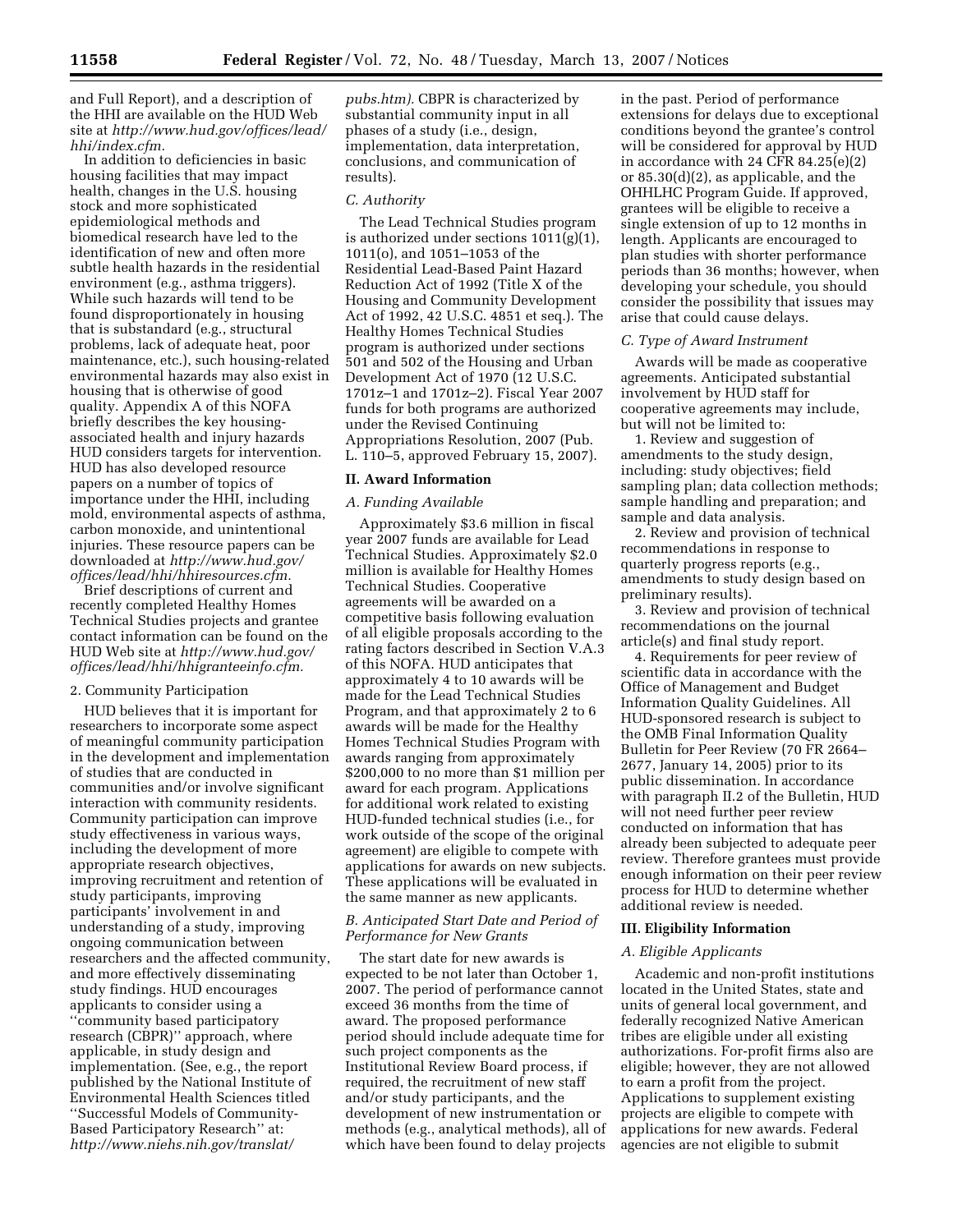applications. The General Section identifies threshold requirements that must be met for an organization to receive an award.

### *B. Cost Sharing or Matching*

Cost sharing or matching is not required. In rating your application, however, you will receive a higher score under Rating Factor 4 if you provide evidence of significant resource leveraging.

# *C. Other*

#### 1. Eligible Activities

a. Lead Technical Studies.

HUD is particularly interested in the following topics:

(1) *Development of alternative or improved clearance methods.* The clearance of a dwelling following lead hazard control activities is achieved by collecting dust-wipe samples following a standard protocol, with subsequent analysis of the samples by a laboratory recognized under the National Lead Laboratory Accreditation Program (NLLAP). Lead hazard control costs could be reduced if immediate clearance results could be obtained in the field. Existing techniques that can be used to analyze dust samples in the field include the use of portable X-ray fluorescence (XRF) analyzers and anodic stripping voltammetry (ASV) instruments. It is theoretically possible to also employ colorimetric methods to analyze clearance samples. These techniques can be used in a screening context in which a ''failure'' would indicate the need for additional cleaning before definitive clearance wipe samples are collected for analysis by an appropriate laboratory. It is possible for an organization using a field-based technology to achieve recognition as a portable laboratory under NLLAP; however, it is HUD's understanding that, to date, this has not been done. HUD is interested in funding research that improves the performance of portable analytical technologies for lead dust-wipe analysis with the ultimate goal of improving the feasibility for such technologies to be used to conduct definitive analyses in the field.

HUD has funded research for the onsite use of X-Ray Fluorescence (XRF) for dust wipe lead analysis and does not intend to fund additional work on this topic through this NOFA.

(2) *Reducing exterior soil as a cause of dust-lead hazards.* Studies have shown that lead in exterior dust and soil can be an important source of lead exposure to young children, both through direct contact and indirectly when tracked or blown into the home.

HUD has funded several studies that have assessed approaches to reducing the risk posed by this large environmental lead reservoir. These previous studies have focused on the following topics: reducing the bioavailability (as determined using in vitro testing) of lead in soil through the addition of composted biosolids or other additives; reducing soil hazards in urban yards through targeted landscaping (*e.g.*, raised beds, improving ground cover); reducing exterior dust-lead levels through exterior building treatments and street and sidewalk cleaning; development of new sampling method for surface soils, and reducing surface soil-lead hazards by overlaying with clean soil and grass cover (see, *e.g.:* Binns *et al.*, 2004, and Farfel *et al.*, 2005, in Appendix B).

Additional study is needed to assess the long-term effectiveness of interim controls to reduce soil and exterior dustlead hazards. Research is also needed to develop interim controls and strategies for exterior dust and soil that are reasonable in cost, feasible to implement, and which do not require frequent maintenance to retain their effectiveness. Also, the relationship between control of soil lead hazards and interior dust lead levels has not been adequately described.

(3) *Effectiveness of Ongoing Maintenance Activities in Controlling Lead-Based Paint Hazards.* There are few studies directly assessing the effectiveness of ongoing lead-based paint maintenance programs. HUD is interested in evaluating the effectiveness and feasibility of ongoing lead-based paint maintenance programs, identifying program components for which particular implementation difficulties exist, and evaluating proposed measures for overcoming those difficulties. Such an evaluation of program components could address whether and how technically-acceptable and cost-effective work practices are selected and implemented, how effectively supervisors monitor work activities to ensure that lead-based paint hazards are controlled and that dust and debris are contained and cleaned up during and after work, and how well clearance procedures (including necessary re-cleaning) are integrated into the maintenance program, among other factors.

(4) *Use of Available Databases to Evaluate the Efficacy of Lead Hazard Control Activities.* Public databases can be used to help target and assess the effectiveness of lead hazard control activities. Examples of this include the use of census data to identify neighborhoods that are at high risk for

lead poisoning (*e.g.*, age and value of housing used in combination with indicators of socioeconomic status) and the use of blood-lead screening data to target dwellings that have been associated with repeated identification of resident children with elevated blood-lead levels. Geographic Information Systems (GIS) have also been successfully used as a tool to help target high-risk housing. At a broader level, serial blood-lead screening data could be used to assess the effectiveness of lead hazard control activities or laws that require lead hazard control treatments in high risk housing (*e.g.*, by comparing community screening results before and after laws were enacted while accounting for the overall downward trend in blood lead levels and the performance of Lead Hazard Control grantees and other activities). HUD is interested in studies that assess effective and creative uses of public databases to improve the efficacy of lead hazard control programs (*e.g.*, targeting neighborhoods), assess the effectiveness of enforcement and lead hazard control activities and regulations, and other uses of these data that further the goal of improving methods for the identification and control of residential lead-based paint hazards. Applicants proposing projects under this topic area should focus primarily on the use of existing data as opposed to the collection of new data through field activities. An applicant must demonstrate why the collection of any new data is important in the context of a proposed study (*e.g.*, to validate a model developed using publicly available data) and that there is a limited amount of new data being collected.

(5) *Other Focus Areas that are Consistent with the Overall Goals of HUD's Lead Technical Studies Program.*  HUD will consider funding applications for technical studies on other topics that are consistent with the overall goals and objectives of the Lead Technical Studies program, as described above. In such instances, for an applicant to receive an award, it is necessary that the applicant describe in sufficient detail how the proposed study is consistent with the overall lead technical studies program goals and objectives.

**Note:** A limited amount of lead hazard control activities, which involve construction rather than research, may be conducted as part of a project (see Section IV.E.9 of this NOFA).

### b. Healthy Homes Technical Studies

(1) HUD expects to advance the recognition and control of residential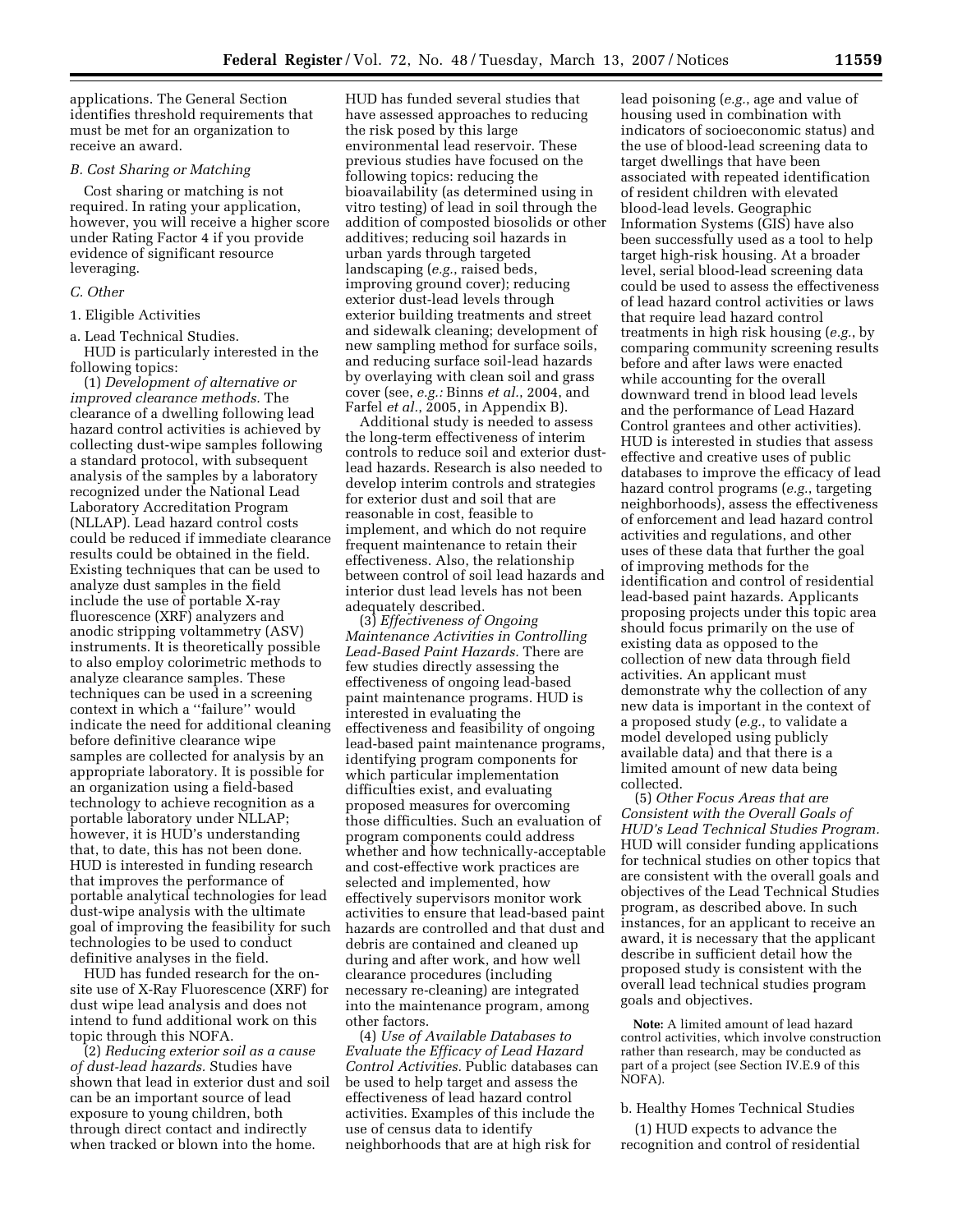health and safety hazards and more closely examine the link between housing and health. The overall objectives of the Healthy Homes Technical Studies projects to be funded through this NOFA include, but are not limited to:

(a) Development and evaluation of low-cost test methods and protocols for identification and assessment of housing-related hazards;

(b) Development and assessment of cost-effective methods for reducing or eliminating housing-related hazards;

(c) Evaluation of the effectiveness of housing interventions and public education campaigns, and barriers and incentives affecting future use of the most cost-effective strategies;

(d) Investigation of the epidemiology of housing-related hazards and illness and injuries associated with these hazards, with an emphasis on children's health;

(e) Evaluation of residential health and safety hazard assessment and control methodologies and approaches (including both existing methods and the evaluation of novel approaches);

(f) Analysis of existing data or generation of limited new data to improve knowledge regarding the prevalence and severity of specific hazards in various classes of housing, with a focus on low-income housing. Specific examples include:

(i) The prevalence of carbon monoxide and other indoor air quality hazards;

(ii) The prevalence and patterns of moisture problems and biological contaminants associated with excess moisture (*e.g.*, fungi, mold, bacteria, dust mites);

(iii) The prevalence of specific childhood injury hazards in housing; and

(iv) Improved understanding of the relationship between a residential exposure and childhood illness or injury.

Applicants that propose this type of study should discuss how the knowledge that is gained from the study could be used in a program to reduce these hazards in target communities.

(g) Low-cost analytical techniques and instruments for the rapid, on- and offsite determination of environmental contaminants of concern (*e.g.*, bioaerosols, pesticides, allergens). HUD's primary interest is in the improvement of existing instruments or methods, and not in the development of new technologies or instruments. The OHHLHC has noted that these types of studies pose a high risk of experiencing significant delays. Applicants seeking to develop new technologies/instruments

should discuss why, if funded, their proposed project would be unlikely to experience significant delays in its completion.

(2) HUD is particularly interested in the following topics:

(a) Improving or assessing the efficacy of current methods for residential Integrated Pest Management (IPM). IPM approaches focus on the use of economical means for managing pests, which incorporate information on the life cycles of pests and their interaction with the environment, while minimizing hazards to people, property, and the environment. HUD is particularly interested in IPM methods for reducing cockroach and/or rodent populations in multifamily housing, with an emphasis on low-income housing.

(b) Controlling excess moisture by reducing migration through the building envelope and condensation of water vapor on interior surfaces, with an emphasis on low-cost interventions for low-income housing;

(c) Improving indoor air quality, such as through cost-effective approaches to upgrading residential ventilation or improving control/management of combustion appliances. Applicants should discuss how proposed approaches might affect residential energy costs (*e.g.*, increasing air exchange rates resulting in an increase in heating costs);

(d) Dust control measures (*e.g.*, preventing track-in of exterior dust and soil, improved methods for interior dust cleaning) have been identified as key areas in the HHI Preliminary Plan;

(e) Evaluating the effectiveness of education and outreach methods designed to provide at-risk families with the knowledge to adopt self-protective behaviors with respect to housingrelated health hazards. If you propose a study in this focus area you should cite and discuss the theoretical basis for the education/outreach approach that you are proposing.

(f) *Other Focus Areas that are Consistent with the Overall Goals of HUD's Healthy Homes Technical Studies Program.* HUD will consider funding applications for technical studies on other topics that are consistent with the overall goals and objectives of the Healthy Homes Technical Studies program, as described above. In such instances, for an applicant to receive an award, it is necessary that the applicant describe in sufficient detail how the proposed study is consistent with the overall program goals and objectives.

(3) *General Information.* In proposing to conduct a study on a particular topic, applicants should consider:

(a) The ''fit'' of the proposed hazard assessment and/or control methods within the overall goal of addressing ''priority'' health and safety hazards in a cost-effective manner;

(b) The efficacy of the proposed methods for hazard control and risk reduction (*e.g.*, how long is effective hazard reduction maintained);

(c) Where and how these methods would be applied and tested, and/or perform demonstration activities; and

(d) The degree to which the study will help develop practical, widely applicable methods and protocols or improve our understanding of a residential health hazard.

Applications for a study for which the sole or primary focus is on lead-based paint hazards are ineligible for funding under the Healthy Homes Technical Studies program. Such studies should be submitted for funding under the Lead Technical Studies Program.

Applicants should consider the efficiencies that might be gained by working cooperatively with one or more recipients of HUD's Healthy Homes Demonstration and/or Lead Hazard Control grants, which are widely distributed throughout the United States. Information on current grantees is available at *http://www.hud.gov/ offices/lead.* 

You may address one or more than one of the above technical studies topic areas within your proposal, or submit separate applications for different topic areas.

**Note:** A limited amount of hazard control activities, which involve construction rather than research, may be conducted as part of a Healthy Homes Technical Studies project (see Section IV.E.9 of this NOFA).

2. *Threshold Requirements* 

*Applicable to all Applicants.*  To receive an award of funds from HUD, you must meet all the threshold requirements in the General Section.

3. *Program Requirements.* 

The following requirements are applicable to both the Healthy Homes Technical Studies and Lead Technical Studies Programs:

a. *Program Performance.* Grantees shall take all reasonable steps to accomplish all activities within the approved period of performance. HUD reserves the right to terminate the cooperative agreement prior to the expiration of the period of performance if the grantee fails to make reasonable progress in implementing the approved program of activities or fails to comply with the terms of the cooperative agreement.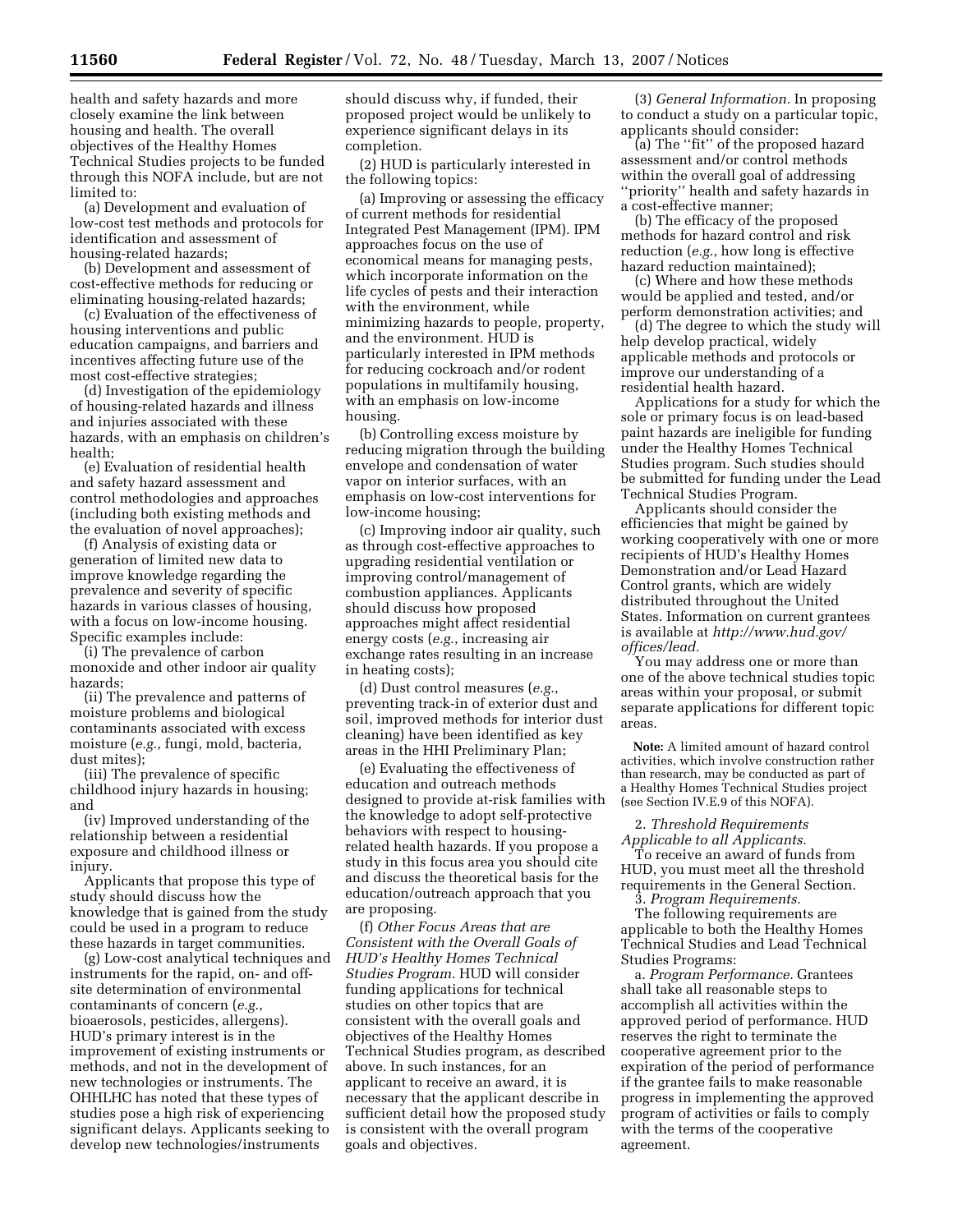b. *Regulatory Compliance.* Grantees must comply with all relevant federal, state, and local regulations regarding exposure to and proper disposal of hazardous materials.

c. *Blood Lead Testing.* Any blood lead testing, blood lead level test results, medical referral, or follow-up for children under 6 years of age will be conducted according to the recommendations of the Centers for Disease Control and Prevention (CDC), *Preventing Lead Poisoning in Young Children* (see Appendix B of this NOFA).

d. *Restricted Use of Funds.* HUD technical studies grant funds will not replace existing resources dedicated to any ongoing project.

e. *Laboratory Analysis for Lead.*  Laboratory analysis covered by the NLLAP will be conducted by a laboratory recognized under the program.

f. *Laboratory Analysis for Mold.*  Samples to be analyzed for mold (fungi) must be submitted to a laboratory accredited through the Environmental Microbiological Laboratory Accreditation Program (EMLAP), administered by the American Industrial Hygiene Association (AIHA).

g. *Human Research.* Human research subjects will be protected from research risks in conformance with Federal Policy for the Protection of Human Subjects, required by HUD at 24 CFR 60.101, which incorporates the Department of Health and Human Services (DHHS) Protection of Human Subjects regulation at 45 CFR part 46.

h. *OSHA Compliance.* The requirements of the Occupational Safety and Health Administration (OSHA) (*e.g.*, 29 CFR part 1910 and/or 1926, as applicable) or the state or local occupational safety and health regulations, whichever are most stringent, will be met.

i. *Civil Rights.* The institution administering the grant must meet the civil rights threshold set forth in the General Section.

j. *Disclosure.* All test results and other information in pre-1978 housing related to lead-based paint or lead-based paint hazards must be provided to the owner of the unit, together with a statement describing the owner's legal duty to disclose the knowledge of lead-based paint and its hazards to tenants (before initial leasing, or before lease renewal with changes) and buyers (before sale) (24 CFR Part 35, subpart A). Disclosure of other identified housing-related health or safety hazards to the owner of the unit, for purposes of remediation, is encouraged but not required.

k. *Privacy.* Submission of any information on the properties to databases (whether Web site, computer, paper, or other format) of addresses of identified, treated or cleared housing units is subject to the protections of the Privacy Act of 1974, and shall not include any personal information that could identify any child affected. You should also check to ensure you meet state privacy regulations.

l. Applicants must incorporate meaningful community involvement into any study that requires a significant level of interaction with a community during implementation (e.g., projects being conducted within occupied dwellings or which involve surveys of community residents). The term community refers to a variety of populations comprised of persons who have commonalities that can be identified (e.g., based on geographic location, ethnicity, health condition, common interests). Applicants should identify the community that is most relevant to their particular project. There are many different approaches to involving the community in the conception, design, and implementation of a study and the subsequent dissemination of findings. Examples include but are not limited to: Establishing a structured approach to obtain community input and feedback (e.g., through a community advisory board); including one or more community-based organizations as study partners; employing community residents to recruit study participants and collect data; and enlisting the community in the dissemination of findings and translation of results into improved policies and/or practices. A discussion of community involvement in research involving housing-related health hazards can be found in Chapter 5 of the Institute of Medicine publication titled ''Ethical Considerations for Research on Housing-Related Health Hazards Involving Children'' (see Appendix B for more information on this report).

m. *Economic Opportunities for Lowand Very Low-Income Persons (Section 3).* This program is subject to the requirements of section 3 of the Housing and Urban Development Act of 1968 (12 U.S.C. 1701u). Section 3 requires recipients to ensure that, to the greatest extent feasible, training, employment, and other economic opportunities will be directed to low- and very low-income persons, particularly those who are recipients of government assistance for housing, and to businesses which provide economic opportunities to lowand very low-income persons. The

regulations may be found at 24 CFR part 135.

n. *Standardized Dust Sampling Protocol and Quality Control Requirements.* Grantees collecting samples of settled dust from participant homes for environmental allergen analyses (e.g., cockroach, dust mite) will be required to use a standard dust sampling protocol, unless there is a strong justification to use an alternate protocol (e.g., the study involves the development of an alternative sampling method). The HUD protocol can be found on the OHHLHC Web site at: *http://www.hud.gov/offices/lead/hhi/ hhiresources.cfm.* Grantees conducting these analyses will also be required to include quality control dust samples, provided by OHHLHC at no cost to the grantee, with the samples that are submitted for laboratory analyses. For the purpose of budgeting laboratory costs, you should assume that 5 percent of your total allergen dust samples will consist of Quality Control samples.

4. DUNS Requirement.

Refer to the General Section for information regarding the DUNS requirement. A DUNS number must be provided for the institution that is submitting an application. Your DUNS number must be included in your electronic application submission. Be sure to use the DUNS number that you have registered as an Authorized Organization Representative (AOR) with Grants.gov and that your eBusiness Point of Contact has authorized you to submit an application on behalf of the applicant organization (see the General Section for details about the Grants.gov registration process).

# **IV. Application and Submission Information**

If you are interested in applying for funding under this program, please review carefully the General Section and the following additional information.

# *A. Addresses to Request Application Package*

All applications must be submitted electronically. The information required to submit an application is contained in the program section of this NOFA and the General Section. Applications can be downloaded from the web at: *http:// www.grants.gov/applicants/ apply*\_*for*\_*grants.jsp.* If you have difficulty accessing the information you may call the Grants.gov help line tollfree at (800) 518–GRANTS (4726) from Monday to Friday from 7 a.m. to 9 p.m. eastern time, or send an e-mail to *Support@grants.gov.*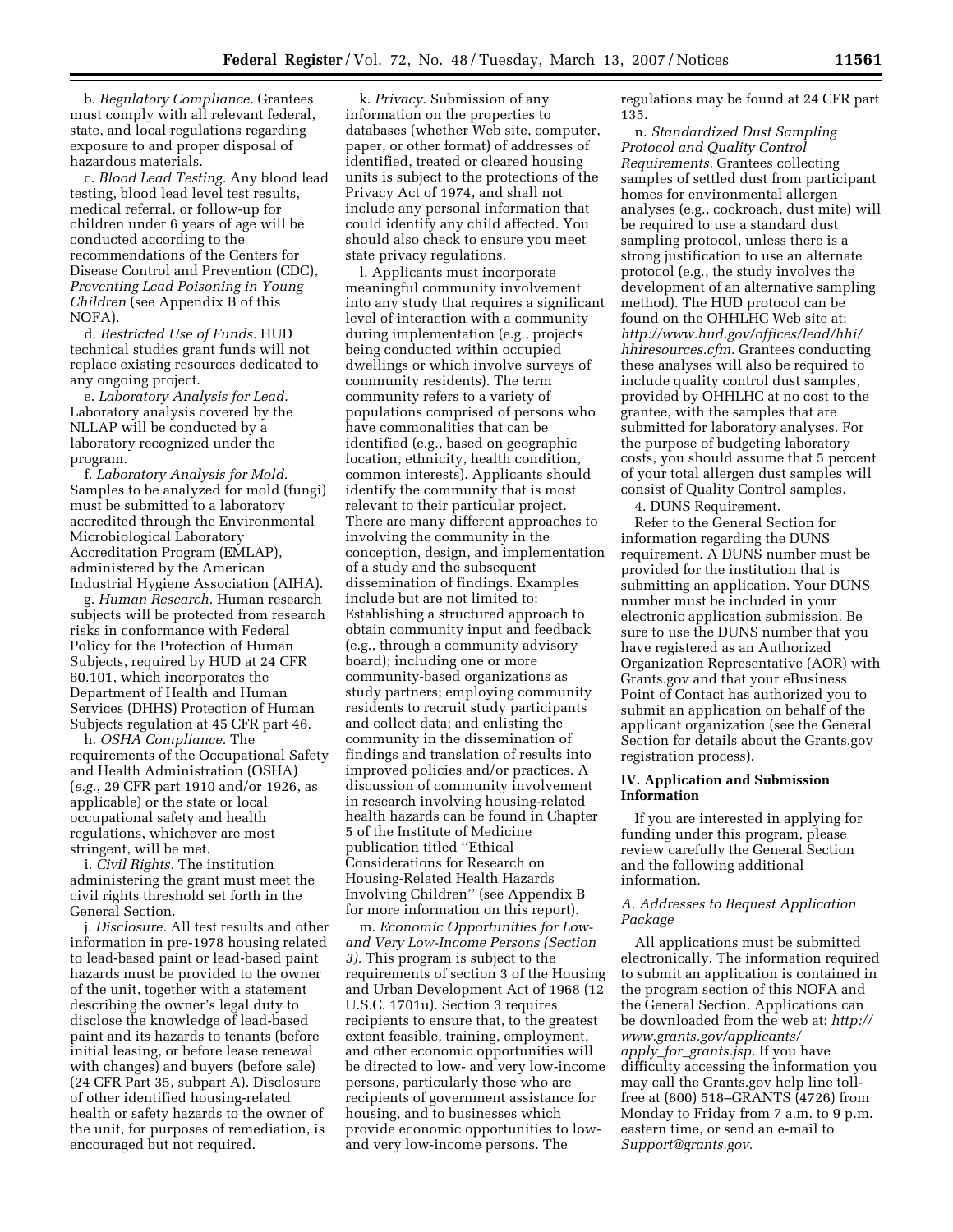# *B. Content and Form of Application Submission*

1. *Applicant Data.* Your application must contain the items listed in this section. These items include the standard forms contained in the General Section that are applicable to this funding announcement (collectively referred to as the ''standard forms''). Copies of these forms are available on line at *http://www.grants.gov/ applicants/apply*\_*for*\_*grants.jsp.* The required items are:

a. *Application Abstract.* An abstract with the project title, the names and affiliations of all investigators, and a summary of the objectives, expected results, and study design (two-page maximum) must be included in the proposal. Information contained in the abstract will not be considered in the evaluation and scoring of your application. Any information you wish to be considered should be provided under the appropriate rating factor response.

b. *All forms as required by the General Section.* However, forms HUD– 2991 (Certification of Consistency with the Consolidated Plan) and HUD–27061 (Race and Ethnicity Data) are not required with the application for these programs.

c. *Materials Submitted.* A project description/narrative statement addressing the rating factors for award under the program (Lead Technical Studies or Healthy Homes Technical Studies) for which you are applying. The narrative statement must be identified in accordance with each factor for award (Rating Factors 1 through 5). Number the pages of your narrative statement. The project description or narrative must be included in the responses to the rating factors. The response to the rating factors should not exceed a total of 25 pages, single-sided, with a minimum 12 point font and a minimum margin width of 1-inch. Any pages in excess of this limit will not be read. The points you receive for each rating factor will be based on the portion of your narrative statement that you submit in response to that particular factor, supplemented by any appendices that are referenced in your narrative response to the rating factor. Supporting materials that are not referenced or discussed in your responses to the individual rating factors will not be considered. Additional materials (e.g., appendices) must be submitted with your application according to the directions in the General Section. The footer on the pages of these materials should identify

the rating factor that they are supporting.

d. *Supporting Materials.* Include the resumes of the principal investigator and other key personnel and other materials that are needed in your response to the rating factors (e.g., organizational chart, letters of commitment, a list of references cited in your responses to the rating factors). Each resume shall not exceed three pages, and is limited to information that is relevant in assessing the qualifications and experience of key personnel to conduct and/or manage the proposed technical studies. This information will not be counted towards the Rating Factors narrative 25-page limit.

e. *Additional Information.* Submit other optional information provided in support of your application following the directions in the General Section. These additional optional materials must not exceed 20 pages. Any pages in excess of this limit will not be read. Do not include additional narrative information that is an extension of or expands upon any of your rating factor responses. Such narrative will not be considered.

f. *Budget.* Include a total budget with supporting cost justification up to four pages, which will cover all budget categories of the federal grant request. This information will not be counted towards the Rating Factors narrative 25 page limit. Use the budget format discussed in Rating Factor 3, Section V.A.3.c, below. In completing the budget forms and justification, you should address the following elements:

(1) Direct Labor costs, including all full- and part-time staff required for the planning and implementation phases of the project. These costs should be based on full time equivalent (FTE) or hours per year (hours/year) (i.e., one FTE equals 2,080 hours/year);

(2) Allowance for one trip to HUD Headquarters in Washington, DC, for each year of your grant, planning each trip for two people. The first trip will occur shortly after grant award for a stay of two or three days, depending on your location, and the remaining trips will have a stay of one or two days, depending on your location;

(3) A separate budget proposal for each subrecipient receiving more than 10 percent of the total federal budget request;

(4) Supporting documentation for salaries and prices of materials and equipment, upon request; and

(5) *Indirect Cost Rates.* Organizations that have a federally negotiated indirect cost rate should use that rate and the appropriate base. The documentation

will be verified during award negotiations. Organizations that do not have a federally negotiated rate schedule must obtain a rate from their cognizant federal agency, otherwise the organization will be required to obtain a negotiated rate through HUD.

g. *Checklist for Technical Studies Program Applicants.* 

(1) Applicant Abstract (limited to 2 pages).

(2) Rating Factor Responses (Total narrative response limited to 25 pages.)

(a) Capacity of the Applicant and Relevant Organizational Experience (21 points).

(b) Need/Extent of the Problem (15 points).

(c) Soundness of Approach (50 points).

(d) Leveraging Resources (6 points). (e) Achieving Results and Program

Evaluation (8 points).

(f) Bonus Points (RC/EZ/EC–II) (2 points).

(3) Required materials in response to rating factors (does not count towards 25-page limit).

(a) Resumes of Key Personnel (limited to 3 pages per resume).

(b) Organizational Chart.

(c) Letters of Commitment (if applicable)—Letters of commitment should include language defining the activities to be performed, the contributions to be made, and the monetary value of each.

**Note:** HUD recommends against including letters of support that do not commit services, materials, or funds; they will not add to the consideration of your application.

(4) Optional material in support of the Rating Factors (20 page limit).

(5) Required Forms and Budget Material.

(a) Form SF 424 (Application for Federal Assistance).

(b) Form HUD–424–CBW (Budget Worksheet).

(c) Form HUD–96010 (Logic Model Form).

(d) Form SF–424 Supplement, ''Survey on Ensuring Equal Opportunities for Applicants'' (''Faith Based EEO Survey (SF–424 SUPP)'' on Grants.gov) (to be completed by private nonprofit organizations only).

(e) Form SF LLL (Disclosure of Lobbying Activities, if applicable).

(f) Form HUD–2880, ''Applicant/ Recipient Disclosure/Update Report'' (''HUD Applicant Recipient Disclosure Report'' on Grants.gov).

(g) Form HUD–2990 (Certification of Consistency with the RC/EZ/EC–II Strategic Plan, required only for applicants who are seeking these 2 bonus points).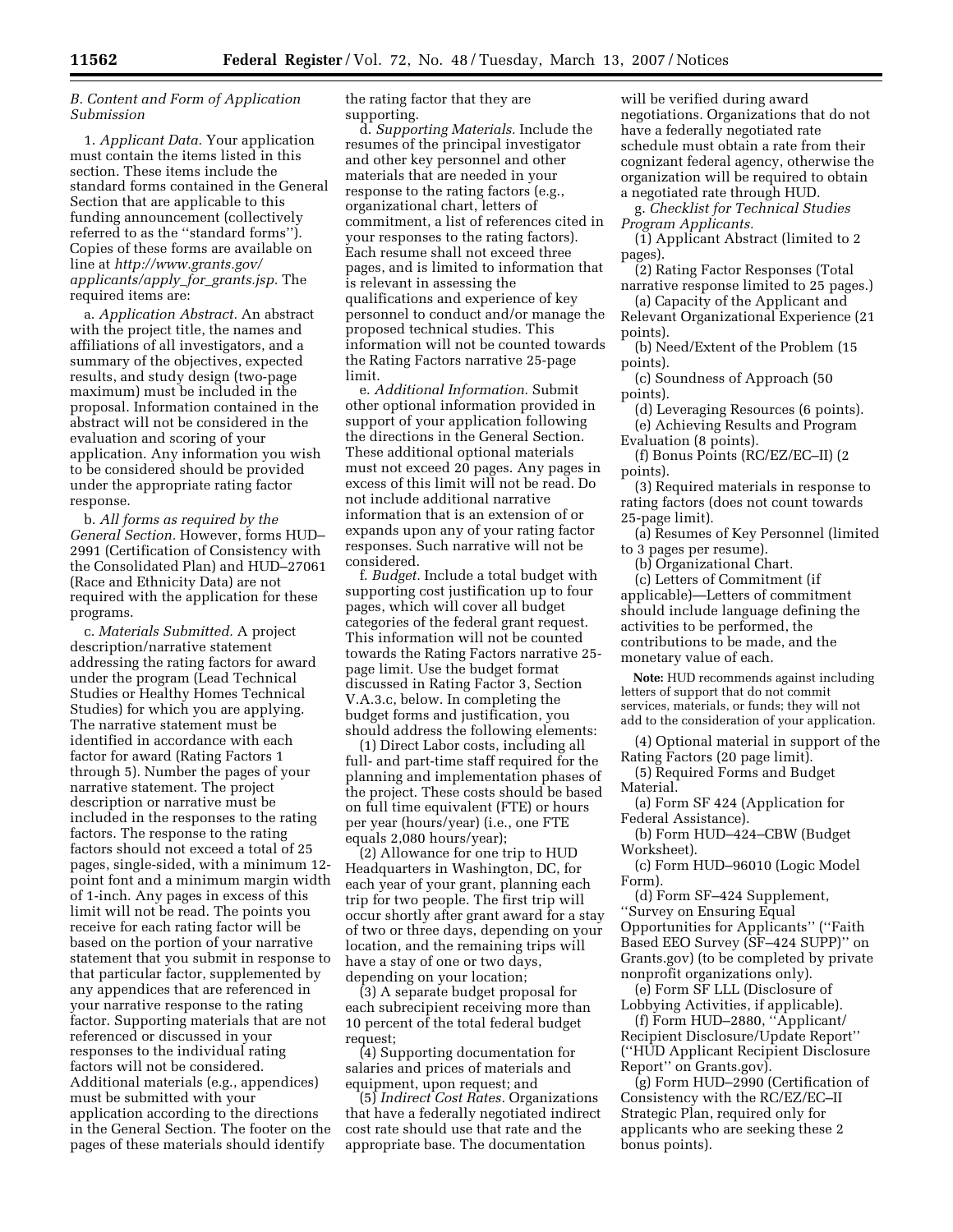(h) Form HUD–2994–A (You Are Our Client Grant Applicant Survey, Optional).

(i) Form HUD–27300, ''Questionnaire for HUD's Removal of Regulatory Barriers'' (''HUD Communities Initiative Form'' on Grants.gov) including the required information, if applicable.

(j) Form HUD–96011, ''Third Party Documentation Facsimile Transmittal'' ('' Facsimile Transmittal Form'' on Grants.gov) (Used as the cover page to transmit third party documents and other information designed for each specific application for tracking purposes. HUD will not read faxes that do not use the HUD–96011 as the cover page to the fax).

#### *C. Submission Dates and Times*

Electronic applications must be received and validated by Grants.gov on or before 11:59:59 PM eastern time on the application deadline date. Refer to the General Section for submission requirements.

#### *D. Intergovernmental Review*

This NOFA is excluded from the requirement of an Intergovernmental Review.

#### *E. Funding Restrictions*

1. *Administrative Costs.* There is a 10 percent maximum allowance for administrative costs. Additional information about allowable administrative costs is provided in Appendix C of this NOFA, which can be downloaded from Grants.gov.

2. *Indirect Costs.* Please see *http:// www.hud.gov/offices/adm/grants/ fundsavail.cfm* for reference to the Indirect Cost requirements.

3. *Purchase of Real Property.* The purchase of real property is not an allowable cost under this program.

4. *Purchase or Lease of Equipment.*  The purchase or lease of equipment having a per unit cost in excess of \$5,000 is not an allowable cost, unless prior written approval is obtained from HUD.

5. *Medical Treatment.* Medical treatment costs are not allowable under this program.

6. *Profit.* For profit institutions are not allowed to earn a profit.

7. You must comply with the Coastal Barrier Resources Act (16 U.S.C. 3501).

8. You may not conduct lead-based paint or healthy home hazard control activities or related work that constitutes construction, reconstruction, repair or improvement (as referenced in Section 3(a)(4) of the Flood Disaster Protection Act of 1973 (42 U.S.C. 4001– 4128)) of a building or mobile home which is located in an area identified by

the Federal Emergency Management Agency (FEMA) as having special flood hazards unless:

a. The community in which the area is situated is participating in the National Flood Insurance Program in accordance with the applicable regulations (44 CFR parts 59–79), or less than a year has passed since FEMA notification regarding these hazards; and

b. Where the community is participating in the National Flood Insurance Program, flood insurance on the property is obtained in accordance with section 102(a) of the Flood Disaster Protection Act (42 U.S.C. 4012a(a)). You are responsible for assuring that flood insurance is obtained and maintained for the appropriate amount and term.

9. *Construction Activities.* The amount of HUD Lead Technical Studies grant funds used for lead-based paint hazard control activities may not exceed 20% of the total HUD funds awarded. The amount of HUD Healthy Homes Technical Studies grant funds used for construction activities may not exceed 40% of the total HUD funds awarded. Furthermore, the majority of any funds dedicated to Healthy Homes construction activities shall be spent for interventions not intended for lead hazard control.

### *F. Other Submission Requirements*

Applicants are required to submit applications electronically via the Web site *http://www.grants.gov/applicants/ apply*\_*for*\_*grants.jsp.* See sections IV.B and F of the General Section for additional information on the electronic process and how to request a waiver from the requirement if necessary. Applicants should submit their waiver requests in writing using e-mail. Waiver requests must be submitted no later than 15 days prior to the application deadline date and should be submitted to Ms. Jonnette Hawkins at: *Jonnette*\_*G.*\_*Hawkins@hud.gov.* 

#### **V. Application Review Information**

#### *A. Criteria*

1. *Threshold Requirements.*  Applications that meet all of the threshold requirements will be eligible to be scored and ranked, based on the total number of points allocated for each of the rating factors described in Section V.A.3 of this NOFA. Your application must receive a total score of at least 75 points to be considered for funding.

2. *Award Factors.* Each of the five factors is weighted as indicated by the number of points that are assigned to it. The maximum score that can be attained is 100 points plus a possible 2 bonus

points. Applicants should be certain that each of these factors is adequately addressed in the project description and accompanying materials.

3. *Rating Factors.* 

a. Rating Factor 1: Capacity of the Applicant and Relevant Organizational Experience (21 Points). This factor addresses the extent to which you have the ability and organizational resources necessary to successfully implement your proposed activities in a timely manner. The rating of your application will include any sub-grantees, consultants, sub-recipients, and members of consortia that are firmly committed to the project (generally, ''subordinate organizations''). In rating this factor, HUD will consider the extent to which your application demonstrates:

(1) *The capability and qualifications of key and supporting personnel* (14 points). HUD will assess the qualifications of key personnel to carry out the proposed study as evidenced by relevant academic background, publications, and recent (within the past 10 years) research experience. Publications and/or research experience are considered relevant if they required the acquisition and use of knowledge and skills that can be applied in the planning and execution of the technical study that is proposed under this NOFA. HUD will also evaluate the qualifications of supporting personnel such as statisticians and research assistants. Partner organizations will also be evaluated with respect to their qualifications and capabilities to successfully implement their proposed project roles.

(2) *Past performance of the study team in managing similar projects* (7 points). HUD will evaluate your demonstrated ability to successfully manage various aspects (e.g., personnel management, data management, quality control, reporting) of a complex technical study, as well as your overall success in completing projects on time and within budget. If applicable, provide the number and title of current and past OHHLHC grants as well as past performance of the organization (applicant and/or partners) on other grant(s) or project(s) related to residential environmental health and safety research, or other relevant experience. Provide details about the nature of the project, the funding agency, and your performance (e.g., timely completion, achievement of desired outcomes). You should also discuss the degree to which the results from past research have been used to develop new or improved methods or tools for residential hazard assessment or control. If your organization has an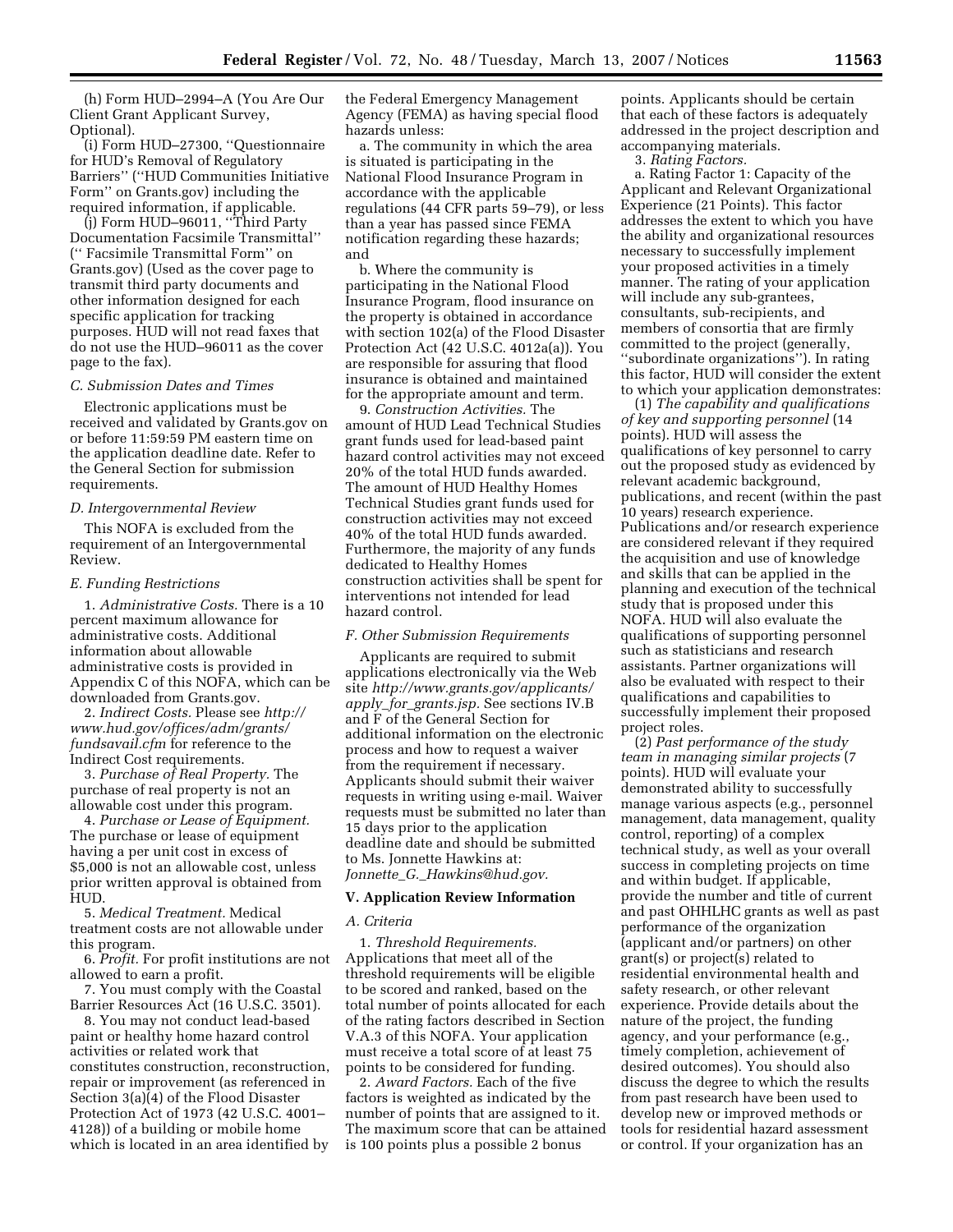active OHHLHC grant or cooperative agreement, provide a description of the progress and outcomes achieved under that award.

If you completed one or more HUDfunded Technical Studies grants, your performance will be evaluated in terms of achievements made under the previous grant(s). If you have completed a previous HUD-funded Technical Studies grant but you have not published the study results in a peerreviewed scientific journal, you should explain why the results have not been published.

b. Rating Factor 2: Need/Extent of the Problem (15 Points). This factor addresses the extent to which there is a need for your proposed technical study. In responding to this factor, you should document in detail how your project will make a significant contribution towards achieving some or all of HUD's stated goals and objectives for one or more of the topic areas described in Section I.B.1.a (Lead Technical Studies) or I.B.1.b (Healthy Homes Technical Studies), as appropriate for the program to which you are applying. For example, you should demonstrate how your proposed study addresses a need with respect to the development of improved methods for the assessment and control of residential lead-based paint hazards or addresses a need associated with an important housing-related health hazard, with an emphasis on children's health. This is especially important for applicants that are proposing to study a lead or healthy homes topic that is not highlighted as a priority area by HUD in section III.C of this NOFA; such applicants that do not provide supporting language to demonstrate this will not receive points under this rating factor. Specific topics to be addressed for this factor include (five points for each item):

(1) A concise review of the research need that is addressed in your study and why it is high priority with respect to the program. For Healthy Homes Technical Studies applicants, include available documented rates of illness or injury associated with the hazard or hazards that you are addressing, including local, regional, and national data, as applicable.

(2) A discussion of how your proposed project would significantly advance the current state of knowledge for your focus area, especially with respect to the development of practical, cost-effective solutions.

(3) A discussion on how you anticipate your study findings will be used to improve current methods for assessing or mitigating the hazards under study. Indicate why the method/ protocol that would be improved through your study would likely be widely adopted (e.g., low cost, easily replicated, lack of other options).

c. Rating Factor 3: Soundness of Approach (50 Points). This factor addresses the quality of your proposed technical study plan. Specific components include:

(1) Soundness of the study design (26 points). Clearly and thoroughly describe the design of your proposed study and identify the major objectives. If possible, your study should be designed to address testable hypotheses that are clearly stated. The study should be presented as a logical sequence of steps or phases with individual tasks described for each phase. Your narrative should reflect the relevant scientific literature, which should be thoroughly cited in your application. Describe the statistical basis for your study design and demonstrate that you would have adequate statistical power to test your stated hypotheses and achieve your study objectives. You should identify any important ''decision points'' in your study plan and you should discuss your plans for data management, analysis and archiving. You should demonstrate that it is clearly feasible to complete the study within the proposed period of performance and successfully achieve your objectives. HUD has observed that studies can miss targeted performance timelines because of delays in the IRB approval process or unexpected difficulties with recruiting study participants, and delays in developing new laboratory methods or instruments. If applicable, describe actions that you will take to minimize the possibility that your study would experience delays in these areas (e.g., understanding likely IRB requirements in advance, planning on additional avenues for recruitment of participants, initiating the development of new methods/instruments).

If you are proposing to conduct a study that includes a significant level of community interaction (e.g., studies involving participant recruitment, survey research, environmental sampling on private property), describe your plan for meaningful involvement of the affected community in your proposed study. You should define the community of interest with respect to your proposed study and discuss why and how your proposed approach to community involvement will make a meaningful contribution to your study and to the community.

(2) *Policy Priorities (5 points).* Indicate if your proposed study will address any of the FY 2007 policy priorities that are applicable to this NOFA (see the

General Section for additional details regarding these policy priorities). You will receive one point under Rating Factor 3(2) for each of the applicable FY 2007 policy priorities that are found in the General Section and applicable to the Technical Studies NOFA that are adequately addressed in your application, with the exception of ''Removal of Barriers to Affordable Housing,'' for which you can receive up to two points (see the General Section). Policy priorities that are applicable to the Technical Studies NOFA are: (1) Improving our Nation's Communities (focus on distressed communities); (2) Providing Full and Equal Access to Grass-Roots Faith-based and other Community-based Organizations in HUD Program Implementation; (3) Participation of Minority-Serving Institutions in HUD Programs, and (4) Removal of Barriers to Affordable Housing.

Each policy priority is worth one point, except for policy priority (4), Removal of Regulatory Barriers to Affordable Housing, which is worth up to 2 points provided the applicant includes a narrative response and submits the required documentation as described in Form HUD 27300 to this policy priority. Applicants may also provide a Web site address where the documentation can be readily found.

(3) *Quality assurance mechanisms (8 points).* You must describe the quality assurance mechanisms that will be integrated into your project design to ensure the validity and quality of the results. Applicants that receive awards will be required to submit a Quality Assurance Plan to HUD. You should plan for this and include Quality Assurance activities in your study work plan. The Office of Management and Budget paperwork approval for the Quality Assurance Plan template for this program is currently pending.

(a) Discuss the major quality assurance mechanisms that are relevant for your proposed study. Examples of quality assurance mechanisms include, but are not limited to: procedures for selection of samples/sample sites, sample handling, use of quality control samples, validating the accuracy of instrumentation, measures to ensure accuracy during data management, staff training, and final validation of your dataset. Documents (e.g., government reports, peer-reviewed academic literature) that provide the basis for your quality assurance mechanisms should be cited. Also, identify members of the study team who will have primary responsibility for drafting and ensuring compliance with the Quality Assurance Plan. Your application will be rated on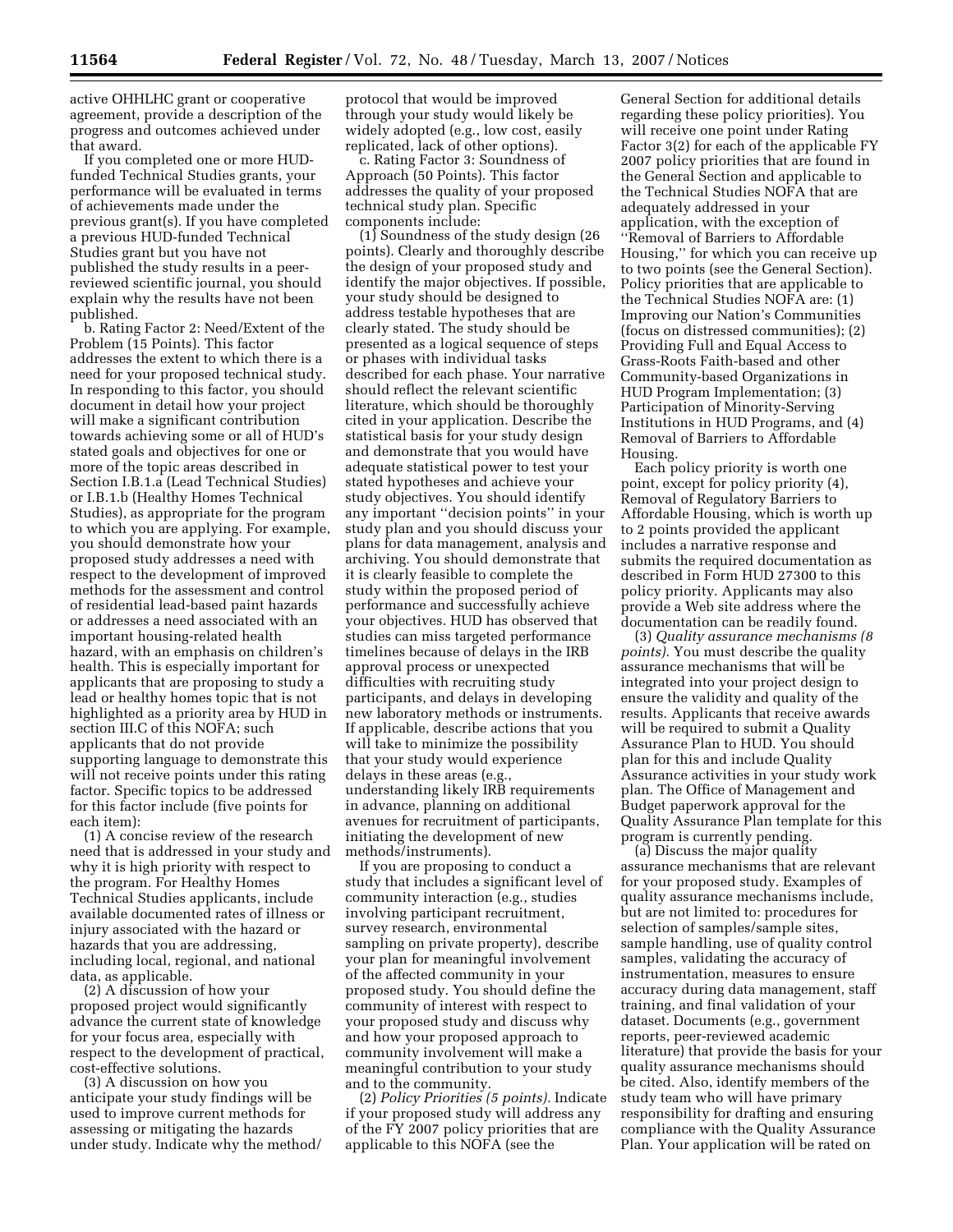the thoroughness, clarity, and validity of organization/person that has primary your proposed quality assurance activities, and their appropriateness for ensuring the validity and quality of the data.

(b) For the collection of data using instruments, such as surveys and visual assessment tools, describe the procedures that you will follow to ensure accurate data capture and transfer (e.g., transfer of data from the field to a database). Also, describe any research done (or planned) to validate the instrument.

(c) *Institutional Review Boards.* In conformance with the Common Rule (Federal Policy for the Protection of Human Subjects, codified by HUD at 24 CFR 60.101, which incorporates the DHHS regulation at 45 CFR part 46), if your research involves human subjects, your organization must provide proof (e.g., a letter signed by an appropriate official) that the research has been reviewed and approved by an Institutional Review Board (IRB) before you can initiate activities that require IRB approval. Before initiating such activities you must also provide the number for your organization's assurance (i.e., an ''institutional assurance'') that has been approved by the DHHS's Office for Human Research Protections (OHRP).

You do not have to provide proof of IRB approval with your application. If you do not have IRB approval yet, you should address how you will obtain such approval. Describe how you will obtain informed consent (e.g., from the subjects, their parents or their guardians, as applicable) and discuss the steps you will take to help ensure participants' understanding of the elements of informed consent, such as the purposes, benefits and risks of the research. Describe how this information will be provided and how the consent will be collected. For example, describe your use of ''plain language'' forms, flyers and verbal scripts, and how you plan to work with families with limited English proficiency or primary languages other than English, and with families including persons with disabilities. For additional information on what constitutes human subject research or how to obtain an institutional assurance see the OHRP Web site at *http://www.hhs.gov/ohrp/.* 

(4) *Project management plan (5 points).* The proposal should include a management plan that provides a schedule for the clear and expeditious completion of major tasks, with associated benchmarks and major study milestones, and major deliverables. If your application includes multiple organizations, you should identify the

responsibility for completion of each of the major study tasks. The major tasks and benchmarks/deliverables identified in the management plan should be consistent with those identified in the Logic Model (see description under Rating Factor 5). You should include plans for preparation of one or more articles for publication in peer-reviewed academic journals and submission of the draft(s) to the journal(s) after HUD acceptance. The final deliverable can be submitted to HUD during the agreed upon period of performance or during the 90-day closeout period following award expiration.

(5) *Budget Proposal (6 points).*  (a) Your budget proposal should thoroughly estimate all applicable direct and indirect costs, and be presented in a clear and coherent format in accordance with the requirements listed in the General Section. HUD is not required to approve or fund all proposed activities. You must thoroughly document and justify all budget categories and costs (Form HUD– 424–CBW) and all major tasks, for yourself, sub-recipients, major subcontractors, joint venture participants, or others contributing resources to the project. A separate budget must be provided for partners who are proposed to receive more than 10 percent of the federal budget request. Your application will be evaluated on the extent to which your resources are appropriate for the scope of your proposed study.

(b) Your narrative justification associated with these budgeted costs should be submitted as part of the Total Budget (Federal Share and Matching), but is not included in the 25-page limit for this submission. Separate narrative justifications should be submitted for partners that are submitting separate budgets.

(c) The application will not be rated on the proposed cost; however, cost will be considered in addition to the rated factors to determine the proposal most advantageous to the Federal Government. Cost will be the deciding factor when proposals ranked under the listed factors are considered acceptable and are substantially equal.

d. Rating Factor 4: Leveraging Resources (6 Points). Your proposal should demonstrate that the effectiveness of HUD's Technical Studies grant funds is being increased by securing other public and/or private resources or by structuring the project in a cost-effective manner, such as integrating the project into an existing study (either funded by HUD or another source) that will be concurrent with

your proposed study. Resources may include funding or in-kind contributions (such as services, facilities or equipment) allocated to the purpose(s) of your project. Staff and inkind contributions should be assigned a monetary value.

You should provide evidence of leveraging/partnerships by submitting: letters of firm commitment, memoranda of understanding, and/or agreements to participate from those entities identified as partners in the project efforts. Each document must include the organization's name, proposed level of commitment (with monetary value) and responsibilities as they relate to specific activities or tasks of your proposed program. The commitment must also be signed by an official of the organization legally able to make commitments on behalf of the organization. Simple letters that only indicate support of the proposed study are not sufficient. Leveraging is discussed in Appendix D, ''Matching and Leveraging Contribution Guidance,'' of this NOFA.

e. Rating Factor 5: Achieving Results and Program Evaluation (8 Points). This factor emphasizes HUD's commitment to ensuring that applicants keep promises made in their applications and assess their performance to ensure performance goals are met. Achieving results means you, the applicant, have clearly identified the benefits or outcomes of your program. Outcomes are ultimate goals. Benchmarks or outputs are interim activities or products that lead to the ultimate achievement of your goals.

Program evaluation requires that you, the applicant, identify program outcomes, interim products or benchmarks, and indicators that will allow you to measure your performance. Performance indicators should be objectively quantifiable and measure actual achievements against anticipated goals. Your evaluation plan should identify what you are going to measure, how you are going to measure it, and the steps you have in place to make adjustments to your work plan if performance targets are not met within established timeframes.

This rating factor reflects HUD's goal to embrace high standards of ethics, management and accountability. In evaluating this factor, HUD will consider how you have described the procedures you will follow to have reliable outcome measures and performance, so that the project will be recognized as being of high quality that provides benefits to the community.

In your response to this Rating Factor, discuss the performance goals for your project and identify specific outcome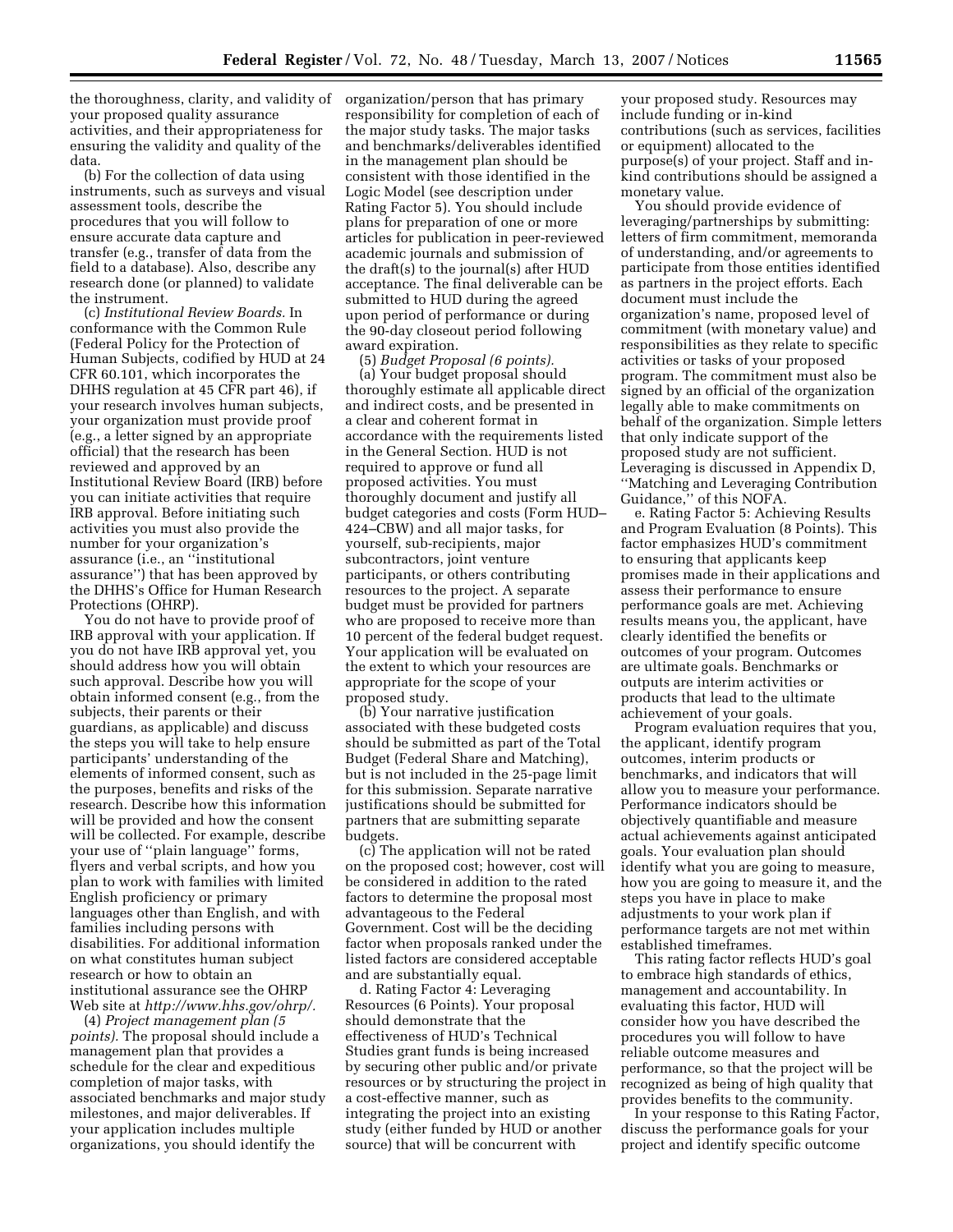measures. Describe how the outcome information will be obtained, documented, and reported. You must complete and return the eLogic ModelTM Form HUD–96010 included in the download instructions found as part of the application at *http:// www.grants.gov.* You must show your proposed project short-term, intermediate, long-term and final results. Instructions on the Logic model are contained in the General Section and are also contained in Tab 1 of the electronic form. The form features drop down menus from which to select and construct the Logic Model response relevant to your proposal. The electronic logic model with dropdown menus is in the instruction download at *http://www.grants.gov/applicants/ apply*\_*for*\_*grants.jsp* under the program NOFA.

Also, in responding to this factor, you should:

(1) Identify benchmarks that you will use to track the progress of your study;

(2) Identify important study milestones (*e.g.*, the end of specific phases in a multiphase study, recruitment of study participants, developing a new analytical protocol), which should also be clearly indicated in your study timeline. Also identify potential obstacles in meeting these objectives, and discuss how you would respond to these obstacles;

f. Bonus Points (2 points). Applicants are eligible to receive up to two bonus points for projects located within federally designated Renewable Communities (RCs), Empowerment Zones (EZs), or Enterprise Communities (ECs) designated by USDA in round II (EC–IIs) (collectively referred to as RC/ EZ/EC–IIs), and which will serve the residents of these communities (see the General Section). In order to be eligible for these bonus points, applicants must meet the requirements of the General Section and submit a completed form HUD–2990, with descriptive language in the budget discussion describing the actual work that is to be done in these communities.

# *B. Review and Selection Process*

1. *Corrections To Deficient Applications.* The General Section provides the procedures for correcting deficient applications.

2. *Rating and Ranking.* Awards will be made in rank order for each type of Technical Studies Program applications (Lead or Healthy Homes), within the limits of funding availability for the program.

a. *Partial Funding.* In the selection process, HUD reserves the right to offer partial funding to any or all applicants.

If you are offered a reduced grant amount, you will have a maximum of 14 calendar days to accept such a reduced award. If you fail to respond within the 14-day limit, you shall be considered to have declined the award.

b. *Remaining Funds.* See the General Section for HUD's procedures if funds remain after all selections have been made within either type of Technical Studies Program.

#### **VI. Award Administration Information**

# *A. Award Notices*

1. *Notice of Award.* Applicants who have been selected for award will be notified by letter from the Office of Healthy Homes and Lead Hazard Control Grant Officer. The letter will state the program for which the application has been selected, the amount the applicant is eligible to receive, and the name of the Government Technical Representative (GTR). This letter is not an authorization to begin work or incur costs under the award. An executed cooperative agreement is the authorizing document.

HUD may require that all the selected applicants participate in negotiations to determine the specific terms of the cooperative agreement, budget, and Logic Model. If you accept the terms and conditions of the cooperative agreement, you must return your signed cooperative agreement by the date specified during negotiation. In cases where HUD cannot successfully conclude negotiations with a selected applicant or a selected applicant fails to provide HUD with requested information, an award will not be made to that applicant. In this instance, HUD may offer an award, and proceed with negotiations with the next highestranking applicant. Applicants should note that, if they are selected for multiple OHHLHC awards, they must ensure that they have sufficient resources to provide the promised match and/or leveraging for the multiple awards. During negotiations, applicants selected for multiple awards will be required to provide alternative match and/or leveraged resources, if necessary, before the grant can be awarded. This is required in order to avoid committing duplicate match and/or leveraged resources to more than one OHHLHC grant.

Awardees will receive additional instructions on how to have the grant account entered into HUD's Line of Credit Control System (LOCCS) payment system or its successor will be provided. Other forms and program requirements will also be provided.

In accordance with OMB Circular A– 133 (Audits of States, Local Governments and Non-Profit Organizations), grantees expending \$500,000 in Federal funds within a program or fiscal year must submit their completed audit-reporting package along with the Data Collection Form (SF–SAC) to the Single Audit Clearinghouse, the address can be obtained from their Web site. The SF– SAC can be downloaded at *http:// harvester.census.gov/sac/.* 

2. *Debriefing.* The General Section provides the procedures applicants should follow for requesting a debriefing.

# *B. Administrative and National Policy Requirements*

1. *Environmental Requirements.*  a. Eligible Construction and Rehabilitation Activities.

(1) A Technical Studies award does not constitute approval of specific sites where activities that are subject to environmental review may be carried out. Recipients conducting eligible construction and rehabilitation activities must comply with 24 CFR part 58, ''Environmental Review Procedures for Entities Assuming HUD Environmental Responsibilities''. Recipients that are States, units of general local government or Indian tribes must carry out environmental review responsibilities as a responsible entity under part 58. Where the recipient is not a State, unit of general local government or Indian tribe, a responsible entity, usually the unit of general local government or Indian tribe, must assume the environmental review responsibilities for construction or rehabilitation activities funded under this NOFA. Under 24 CFR 58.11, where the recipient is not a State, unit of general local government or Indian tribe, if a responsible entity objects to performing the environmental review, or the recipient objects to the responsible entity performing the environmental review, HUD may designate another responsible entity to perform the review or may perform the environmental review itself under the provisions of 24 CFR part 50. In such cases, following grant award execution, HUD will be responsible for ensuring that any necessary environmental reviews are completed. See paragraph (2) below for additional assistance.

(2) For all grants under this NOFA, recipients and other participants in the project are prohibited from undertaking, or committing or expending HUD or non-HUD funds (including HUD leveraged or match funds) on, a project or activities under this NOFA (other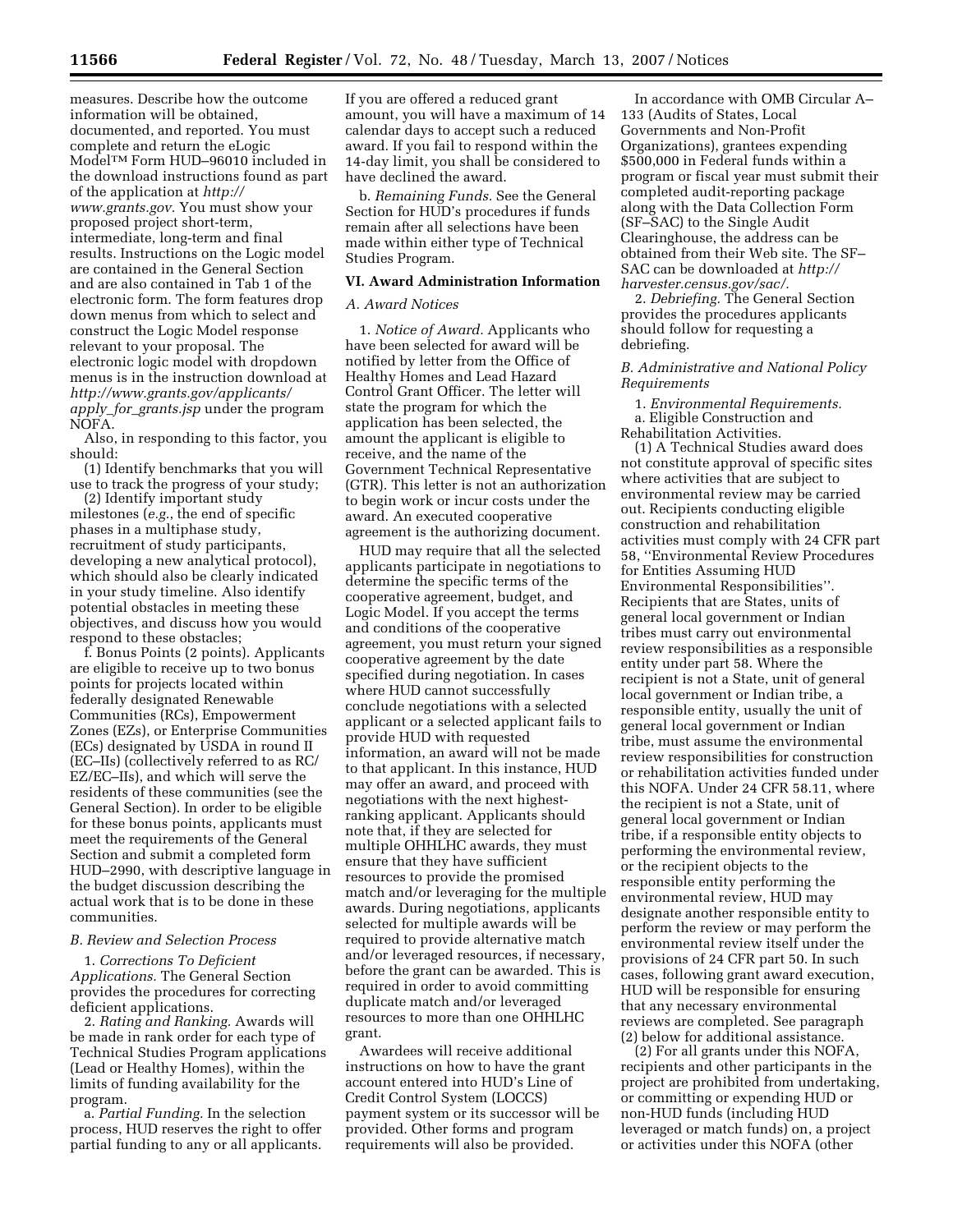than activities listed in 24 CFR 58.34, 58.35(b) or 58.22(f)) until the responsible entity completes an environmental review and the applicant submits and HUD approves a Request for the Release of Funds and the responsible entity's environmental certification (both on form HUD 7015.15) or, in the case where the recipient is not a State, unit of general local government or Indian tribe and HUD has determined to perform the environmental review under part 50, HUD has completed the review and notified the grantee of its approval. The results of the environmental reviews may require that proposed activities be modified or proposed sites rejected. For Part 58 procedures, see *http:// www.hud.gov/offices/cpd/environment/ index.cfm.* For assistance, contact Edward Thomas, the Office of Healthy Homes and Lead Hazard Control Environmental Officer at (215) 861– 7670 (this is not a toll free-number) or the HUD Environmental Review Officer in the HUD Field Office serving your area. If you are a hearing- or speechimpaired person, you may reach the telephone number via TTY by calling 1– 800–877–8339. Recipients of a grant under these funded programs will be given additional guidance in these environmental responsibilities.

b. All other activities not related to construction and rehabilitation activities are categorically excluded under 24 CFR 50.19(b)(1), (3), and (9) from the requirements of the National Environmental Policy Act of 1969 (42 U.S.C. 4321) and are not subject to environmental review under the related laws and authorities.

2. *Conducting Business in Accordance with HUD Core Values and Ethical Standards.* If awarded assistance under this NOFA, prior to entering into a cooperative agreement with HUD, you will be required to submit a copy of your code of conduct and describe the methods you will use to ensure that all officers, employees, and agents of your organization are aware of your code of conduct. See the General Section for information about conducting business in accordance with HUD's core values and ethical standards.

3. *Participation in HUD-Sponsored Program Evaluation.* See the General Section.

4. *Removal of Barriers to Affordable Housing.* See the General Section.

5. *HUD Reform Act of 1989.* The provisions of the HUD Reform Act of 1989 that apply to this NOFA are explained in the General Section.

6. *Executive Order 13202.* Compliance with HUD regulations at 24 CFR 5.108 that implement Executive Order 13202,

''Preservation of Open Competition and Government Neutrality Towards Government Contractors' Labor Relations on Federal and Federally-Funded Construction Projects'', is a condition of receipt of assistance under this NOFA.

**Note:** This Order only applies to construction work.

7. *Procurement of Recovered Materials.* See the General Section for information concerning this requirement.

8. *Davis-Bacon Wage Rates.* The Davis-Bacon prevailing wage rates do not apply to this program. However, if program funds are used in conjunction with other federal programs in which Davis-Bacon prevailing wage rates apply, then Davis-Bacon provisions would apply to the extent required under the other federal programs.

#### **C. Reporting**

1. *Post Award Reporting Requirements.* Final budget and work plans are due 60 days after the start date.

2. *Progress Reporting.* Progress reporting is required on a quarterly basis. Project benchmarks and milestones will be tracked using a benchmark spreadsheet that uses the benchmarks and milestones identified in the Logic Model form (HUD–96010) approved and incorporated into your award agreement. For specific reporting requirements, see policy guidance at: *http://www.hud.gov/offices/lead.* For FY 2007, HUD is considering a new concept for the Logic Model. The new concept is a Return on Investment (ROI) statement. HUD will be publishing a separate notice on the ROI concept.

3. *Racial and Ethnic Beneficiary Data.*  HUD does not require grantees to collect racial and ethnic beneficiary data for this program. Grantees conducting studies that do not involve people, such as those confined to the laboratory or certain types of environmental sampling, will not be required to submit Form-27061 to HUD. If, however, racial and ethnic data are collected and reported as part of a study funded under this program NOFA, you must use the Office of Management and Budget's Standards for the Collection of Racial and Ethnic Data as presented on Form HUD–27061, Racial and Ethnic Data Reporting Form (and instructions for its use), found on *http://www.hudclips.org/ sub*\_*nonhud/html/forms.htm.* 

4. *Final Report.* The cooperative agreement will specify the requirements for final reporting (e.g., final technical report and final project benchmarks and milestones achieved against the

proposed benchmarks and milestones in the Logic Model which was approved and incorporated into your cooperative agreement).

5. *Draft Scientific Manuscript(s).*  Grantees will be required to complete a minimum of one draft manuscript for publication in a peer-reviewed journal.

## **VII. Agency Contact(s)**

For technical help in downloading an application from Grants.gov or submitting an application via Grants.gov, call the Grants.gov help desk at 800–518–GRANTS. For programmatic questions on the Lead Technical Studies program, you may contact Dr. Robert Weisberg, Office of Healthy Homes and Lead Hazard Control, at (202) 755–1785, extension 7687 (this is not a toll-free number) or via e-mail at

*Robert*\_*F.*\_*Weisberg@hud.gov.* For programmatic questions on the Healthy Homes Technical Studies program, you may contact Dr. Peter Ashley, Office of Healthy Homes and Lead Hazard Control, at (202) 755–1785, extension 7595 (this is not a toll-free number) or via e-mail at *Peter*\_*J.*\_*Ashley@hud.gov.*  For grants administrative questions, you may contact Ms. Curtissa L. Coleman, Office of Healthy Homes and Lead Hazard Control, at telephone (202) 755– 1785, extension 7580 (this is not a tollfree number) or via e-mail at *Curtissa*\_*L.*\_*Coleman@hud.gov.* If you are a hearing- or speech-impaired person, you may reach the above telephone numbers through TTY by calling the toll-free Federal Information Relay Service at 1–800–877–8339.

#### **VIII. Other Information**

A. Other Office of Healthy Homes and Lead Hazard Control Information. For additional general, technical, and grant program information pertaining to the Office of Healthy Homes and Lead Hazard Control, visit *http:// www.hud.gov/offices/lead.* 

B. Paperwork Reduction Act. The information collection requirements contained in this document have been approved by the Office of Management and Budget (OMB) under the Paperwork Reduction Act of 1995 (44 U.S.C. 3501– 3520) and assigned OMB control number 2539–0015. In accordance with the Paperwork Reduction Act, HUD may not conduct or sponsor, and a person is not required to respond to, a collection of information unless the collection displays a currently valid OMB control number. Public reporting burden for the collection of information is estimated to average 80 hours per respondent for the application and 16 hours to finalize the cooperative agreement. This includes